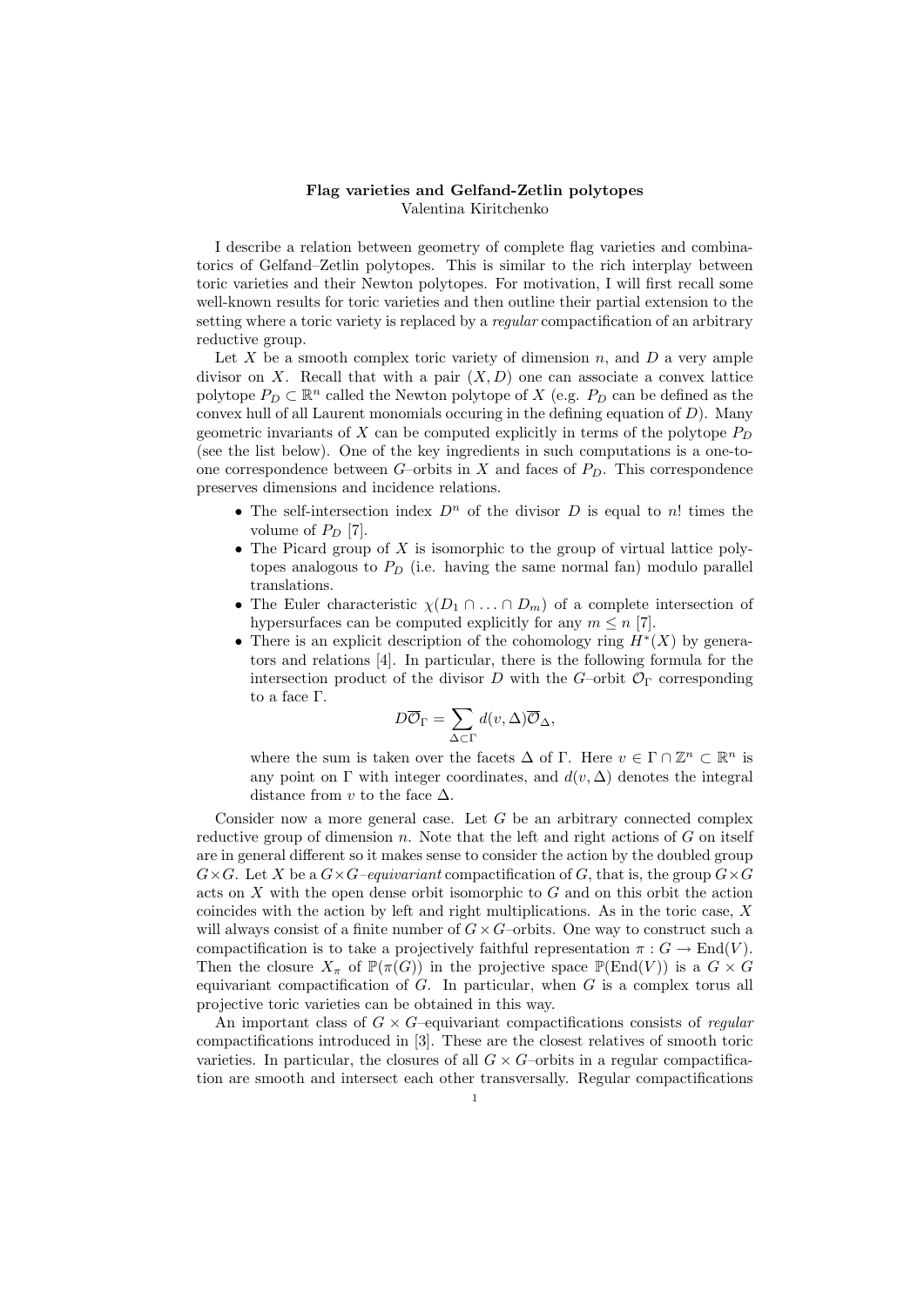include all smooth toric varieties and wonderful compactifications of semisimple groups of adjoint type.

As in the toric case, with each very ample divisor  $D$  one can associate a convex lattice polytope  $P_D \subset \mathbb{R}^k$ . Here k is the rank of G, that is, the dimension of a maximal torus, and  $\mathbb{Z}^k \subset \mathbb{R}^k$  is identified with the weight lattice of G. E.g. when  $X = X_{\pi}$  and D is the divisor of hyperplane section then  $P_D$  is the weight polytope of  $\pi$ . There is a one-to-one correspondence between  $G \times G$ -orbits in X and orbits of the Weyl group of G acting on the faces of  $P<sub>D</sub>$ . This correspondence preserves codimensions and incidence relations. In particular, vertices of  $P<sub>D</sub>$  correspond to the closed orbits in X, which have dimension  $n - k$  and are isomorphic to the product  $G/B \times G/B$  of two flag varieties. Again there is a strong relation between geometry of  $X$  and combinatorics of  $P_D$ .

• Fix a fundamental Weyl chamber  $\mathcal{D} \subset \mathbb{R}^k$ . Then

$$
D^n = n! \int_{P_D \cap \mathcal{D}} F(x) dx,
$$

where F is a homogeneous polynomial function on  $\mathbb{R}^k$  of degree  $n-k$  that depends only on the group  $G$  and not on  $X$  and  $D$  [5, 2]. In particular, if G is a complex torus, then  $F \equiv 1$ .

- The Picard group of  $X$  is isomorphic to the group of virtual lattice polytopes analogous to  $P_D$  and invariant under the action of the Weyl group modulo parallel translations.
- The Euler characteristic  $\chi(D_1 \cap ... \cap D_m)$  of a complete intersection of hypersurfaces can be computed explicitly for any  $m \leq n$  [8, 9].

However, no description of  $H^*(X)$  by generators and relations is known. In order to obtain such a description it might be useful to consider a bigger polytope  $\widetilde{P}_D \subset \mathbb{R}^n$ that fibers over  $P_D \cap D$  with fibers equal to the product of two Gelfand-Zetlin polytopes. Such a polytope has been recently constructed in a much more general setting [6]. The bigger polytope  $P<sub>D</sub>$  contains more information about the variety X. In particular, the self-intersection index  $D<sup>n</sup>$  is equal to n! times the volume of  $P_D$ , exactly as in the toric case.

In a sense, a regular compactification  $X$  is made up of a toric variety (corresponding to the smaller polytope  $P_D$ ) and the product of two flag varieties (corresponding to the product of two Gelfand-Zetlin polytopes). I hope that the relation between flag varieties and Gelfand-Zetlin polytopes will help to get new insights into geometry of regular compactifications of reductive groups.

I will now come to the main object of my talk. Let G be the group  $GL_n(\mathbb{C})$ , and  $X = G/B$  the complete flag variety for G. Recall that with each strictly dominant weight  $\lambda$  of G one can associate the Gelfand-Zetlin polytope  $Q_{\lambda}$  so that the integral points inside and at the boundary of  $Q_{\lambda}$  parameterize a natural basis in the irreducible representation of G with the highest weight  $\lambda$ . The Gelfand-Zetlin polytope  $Q_{\lambda}$  is a convex polytope in  $\mathbb{R}^{d}$  with vertices lying in the integral lattice  $\mathbb{Z}^d \subset \mathbb{R}^d$ . Here  $d = n(n-1)/2$  denotes the dimension of X.

I have constructed a correspondence between the Schubert cycles in X and some special faces of the Gelfand-Zetlin polytope [10]. Namely, an *l*-dimensional face  $\Gamma$ of the Gelfand-Zetlin polytope is assigned to each l-dimensional Schubert cycle Z using *Demazure modules* for a Borel subgroup in  $G$ . There are some degrees of freedom in the construction, namely, the same Schubert cycle can be represented